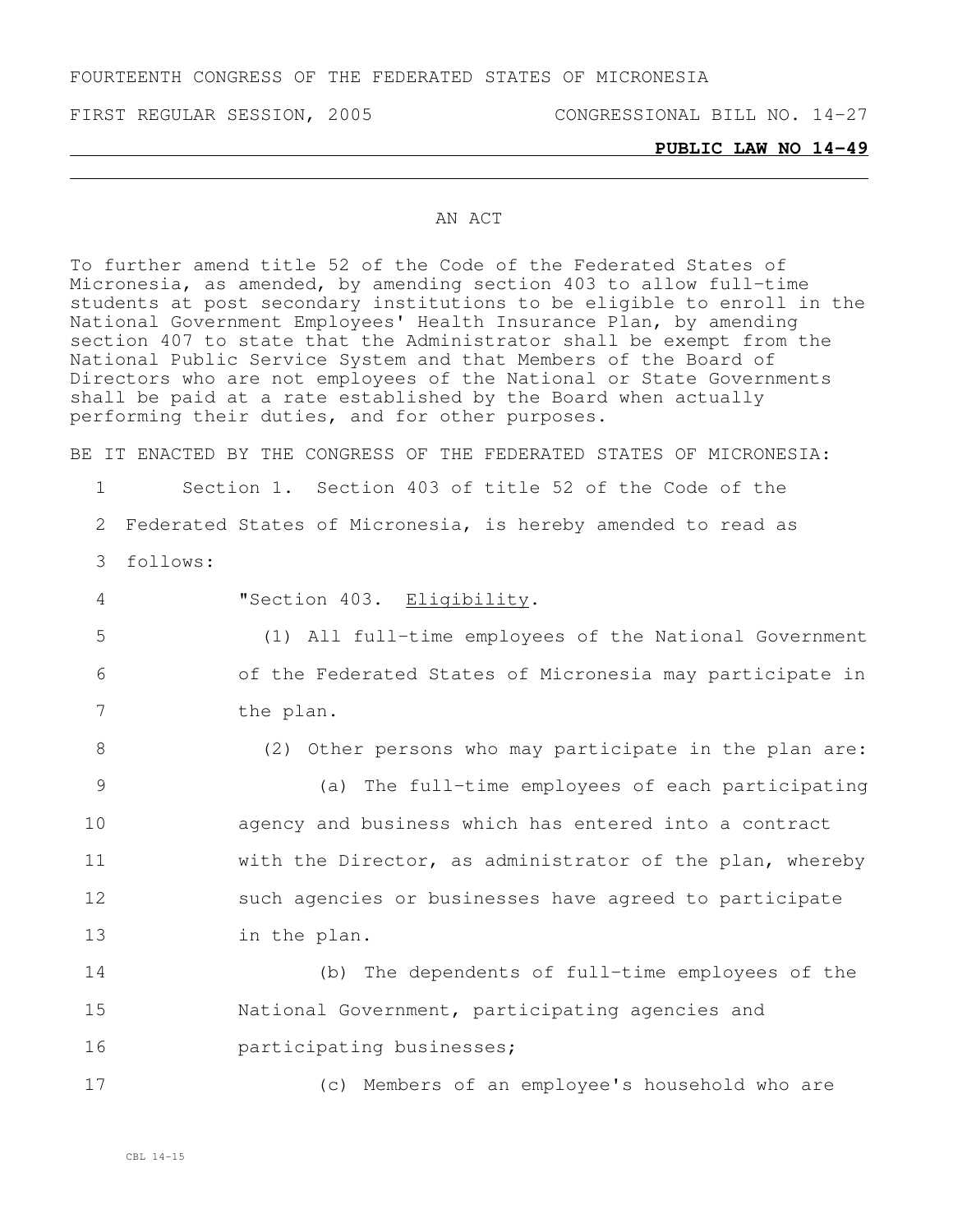dependent upon the employee, but are not otherwise defined as 'dependents' under the provisions of this act, if the employee pays 100 percent of the premiums for such persons to the plan; (d) Government employees whose State or agency does not participate in the plan, and their dependents, if they pay 100 percent of the premium for themselves 8 and the dependents to the plan; and (e) Former enrollees in the plan, and their dependents, if they pay 100 percent of the premiums for themselves and their dependents to the plan. (f) Full-time students enrolled at any post secondary institution in the FSM, if they pay 100 **percent of the premium for themselves to the plan."**  Section 2. Section 407 of title 52 of the Code of the Federated States of Micronesia, as amended by Public Law No. 12- 77, is hereby further amended to read as follows: "Section 407. Health Insurance Plan Board of Directors 19 and Administrator. (1) Creation. There is hereby established a National Government Employees' Health Insurance Plan Board of Directors to oversee the Plan and the assets of the Employee's Health Insurance Fund. There is also hereby established a new full-time position of National Government Employees' Health Insurance Plan

of 7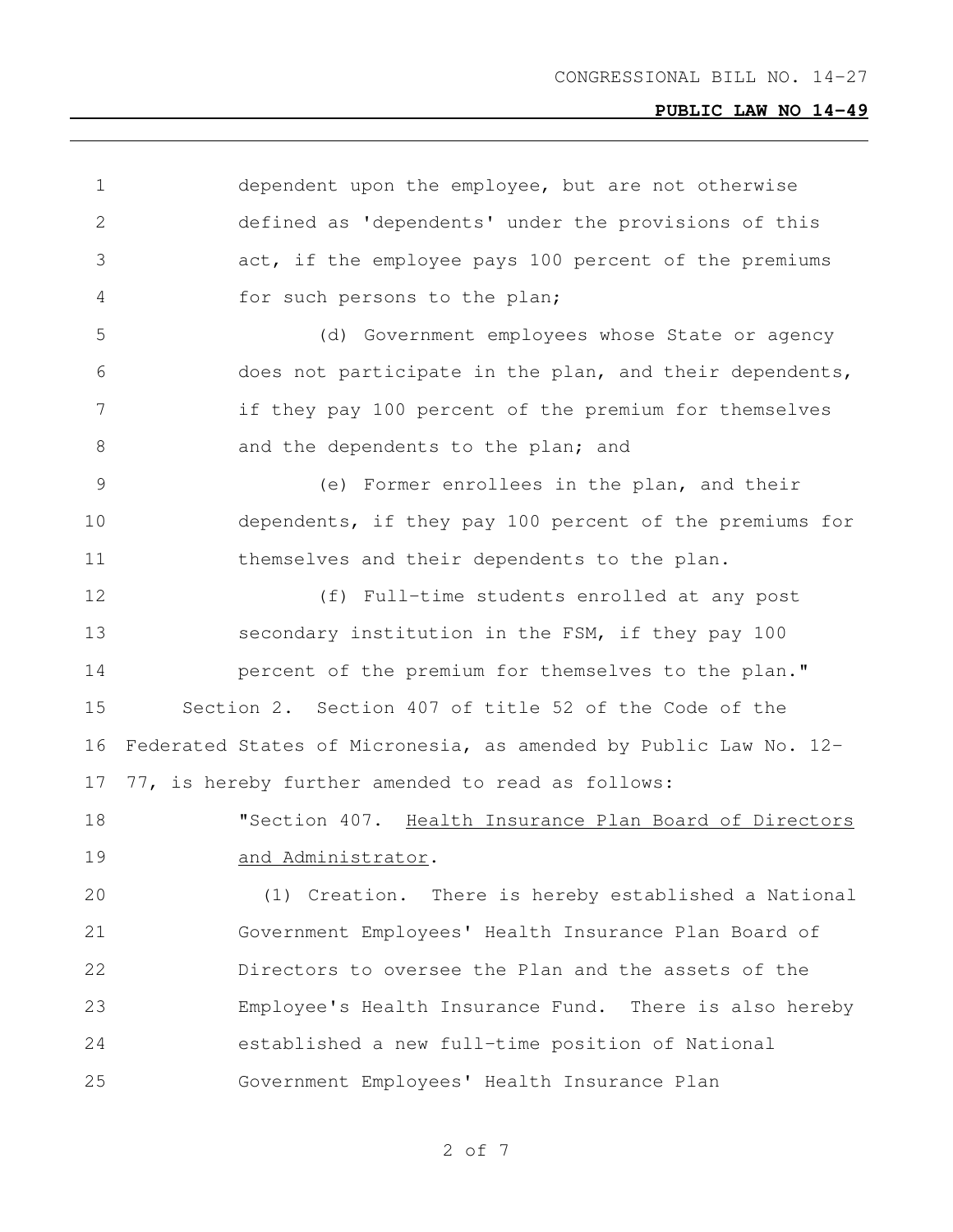Administrator. The Administrator shall be appointed by the Board. The Administrator shall serve at the pleasure of the Board of Directors and shall be exempt from the provisions of the National Public Service System Act.

 (2) Composition. The National Government Employees' Health Insurance Plan Board of Directors shall consist of not less than seven (7) members, including one representative from each State of the Federated Sates of Micronesia, who shall be recommended by the Governor of 11 the relevant State; one representative from the National Government of the Federated States of Micronesia; one 13 representative from the private healthcare sector; and 14 the Administrator. Each appointed member of the Board shall be appointed by the President with the advice and consent of the Congress. The Administrator shall serve as ex officio member of the Board. All members of the Board shall be voting members of the Board.

 (3) Terms. Each appointed member of the Board shall serve for a period of three (3) years, except that initial appointments to the Board shall be made as follows: two members for a period of one year; two members for the period of two years; and two members for a period of three years. Successor to the first appointeees hereunder shall be appointed for terms of

of 7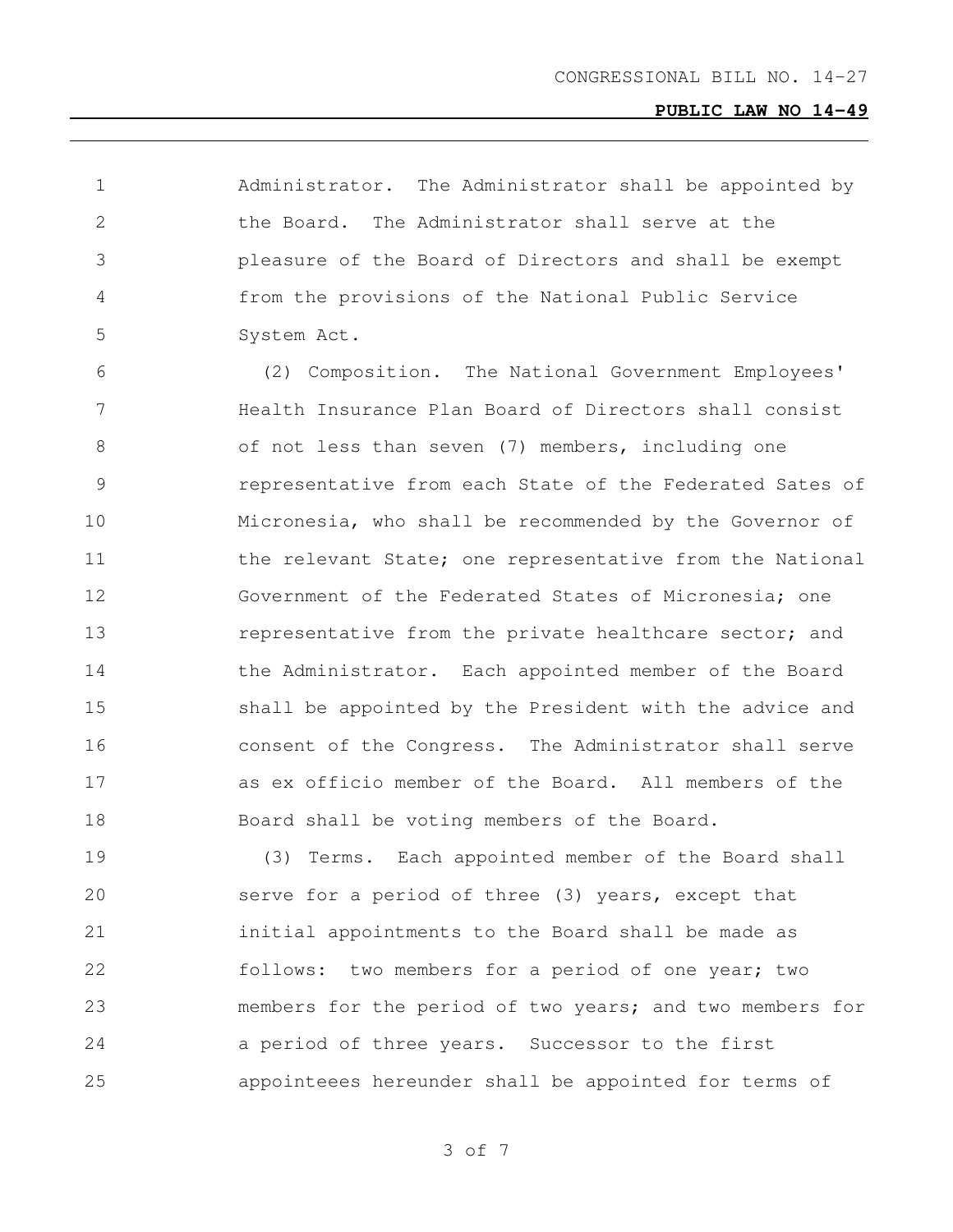1 three years each. Vacancies other than by expiration of term shall be filled by the President by appointment, in the same manner as the original appointment was made, for the unexpired term. Appointed members shall not hold-over at the expiration of their terms, but may be reappointed to consecutive terms in the manner set forth in this section.

 (4) Organization. The Board shall provide for its own organization and procedure, except that the Board shall, at a minimum, designate a Chairman and a Secretary. The Secretary shall keep all records of, and actions taken by, the Board. These records shall be open to the public for public inspection. The Secretary of Justice of the Federated Sates of Micronesia shall act as legal advisor to the Board.

 (5) Meetings. The board shall meet at least once every 6 months. Meetings may be held at any time or place within the FSM to be determined by the Board upon 19 the call of the Chairman or upon written request of any four (4) members. All meetings shall be open to the public and public notice of the time and place of such meetings shall be posted in public places and shall be announced on radio and television throughout the FSM and in newspapers of general circulation in the FSM. Four (4) members of the Board shall constitute a quorum for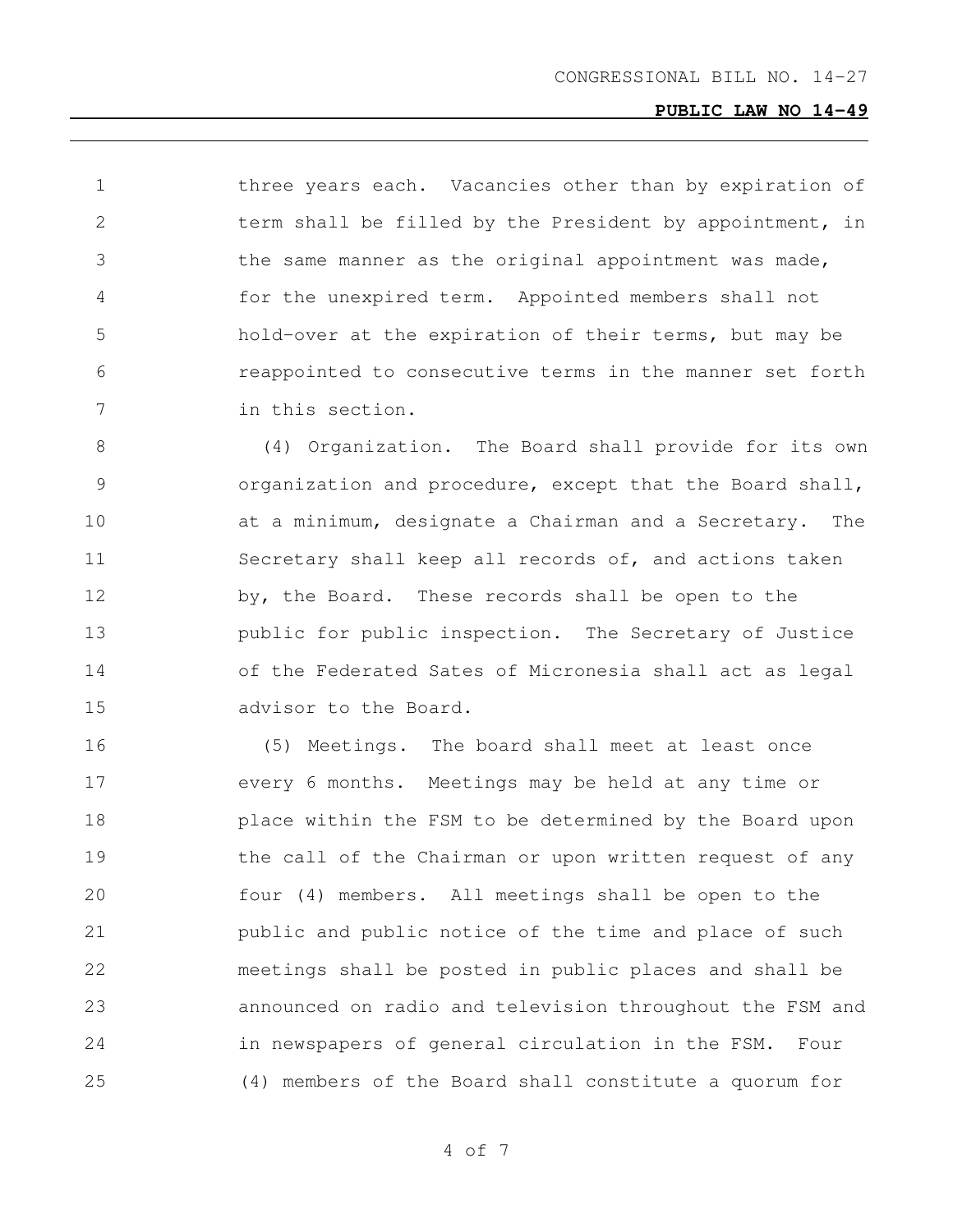1 the transaction of business.

 (6) Compensation. Members of the Board shall be paid at a rate established by the Board when actually performing their duties under this chapter; provided that officials and employees of the State governments or the Government of the Federated States of Micronesia who are members of the Board shall not receive any compensation. All members shall be entitled to receive travel costs and per diem at standard National Government rates when actually attending Board meetings or engaged in the performance of duties authorized by 12 the Board. Any employee of the National Government shall be granted leave with pay when actually attending Board meetings or engaged in the performance of duties authorized by the Board.

(7) General powers and duties.

 (a) It shall be the responsibility of the Board 18 to promote the soundness, stability, growth and development of the National Government Employees' Health Insurance Plan and the National Government Employees' 21 Health Insurance Fund. To that end, the Board shall have overall responsibility for administration of the 23 Plan, PROVIDED, however, that day-to-day operations of 24 the Plan shall be the responsibility of Administrator. The Board shall have such other powers and duties as may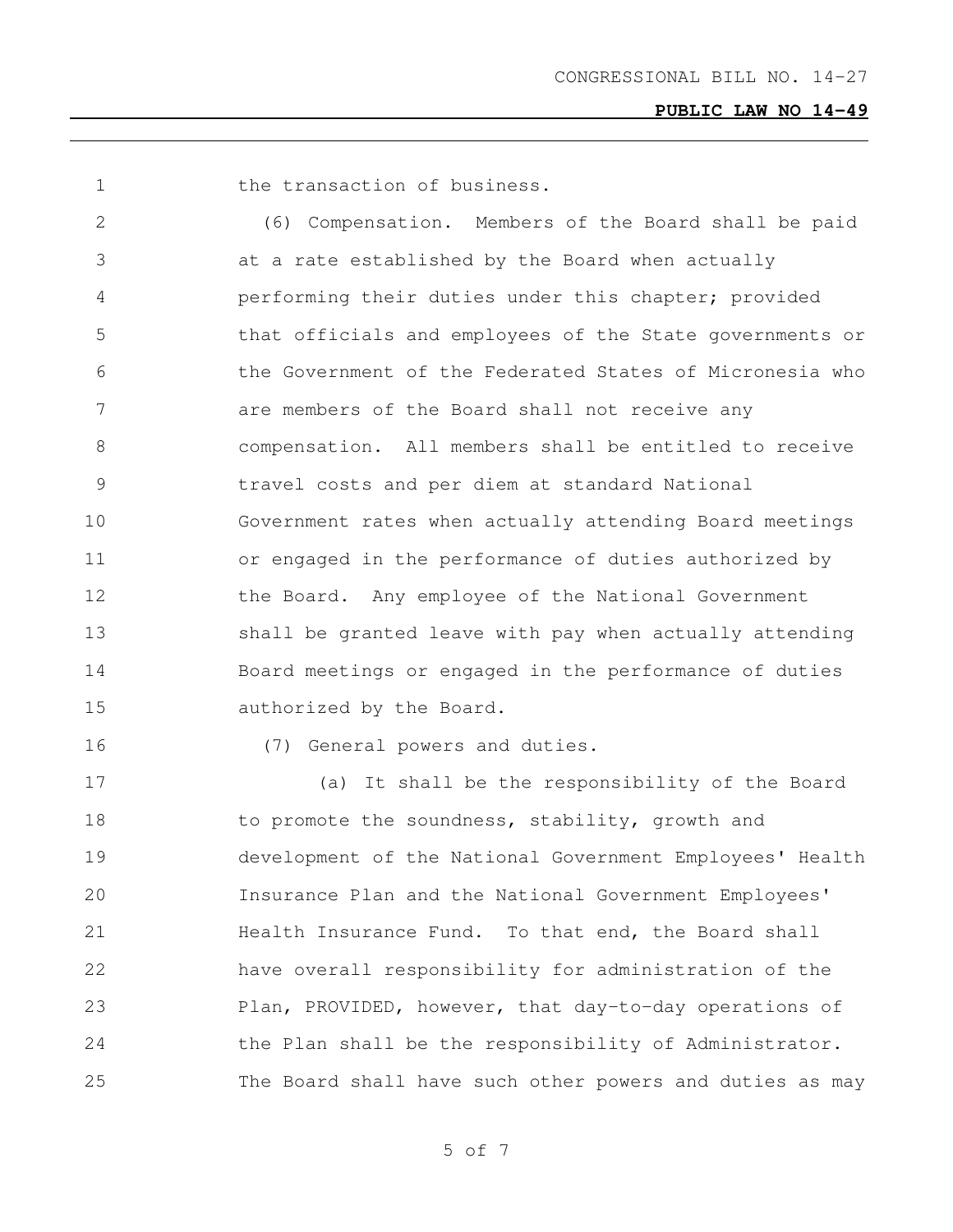1 be necessary to carry out the purpose of this chapter. (b) Responsibility for the proper day-to-day operation of the Plan shall be vested in Administrator who shall have power to delegate duties and responsibilities to such employees of the Plan as the Administrator deems feasible and desirable to carry out 7 the provisions of this chapter. 8 (c) The Board shall periodically consult with, 9 3 3 and seek the advice of, interested members of the public in each respective State of the Federated Sates of Micronesia regarding the operation of the Plan and shall endeavor to ensure that such consultations are done with persons broadly representative of actual and potential participants in the Plan, including representative of 15 the medical profession and participating businesses. (8) Time for Implementation. (a) All nominations for all positions on the Board shall be transmitted to Congress within ninety (90) days of the date this act becomes law. (b) The Board shall appoint an Administrator within 90 days of the date all Board members have been appointed by Congress. If no Administrator is appointed within this time, the Board shall submit to Congress a detailed account of the steps it is taking to appoint an Administrator and the reasons why it has not done so.

of 7